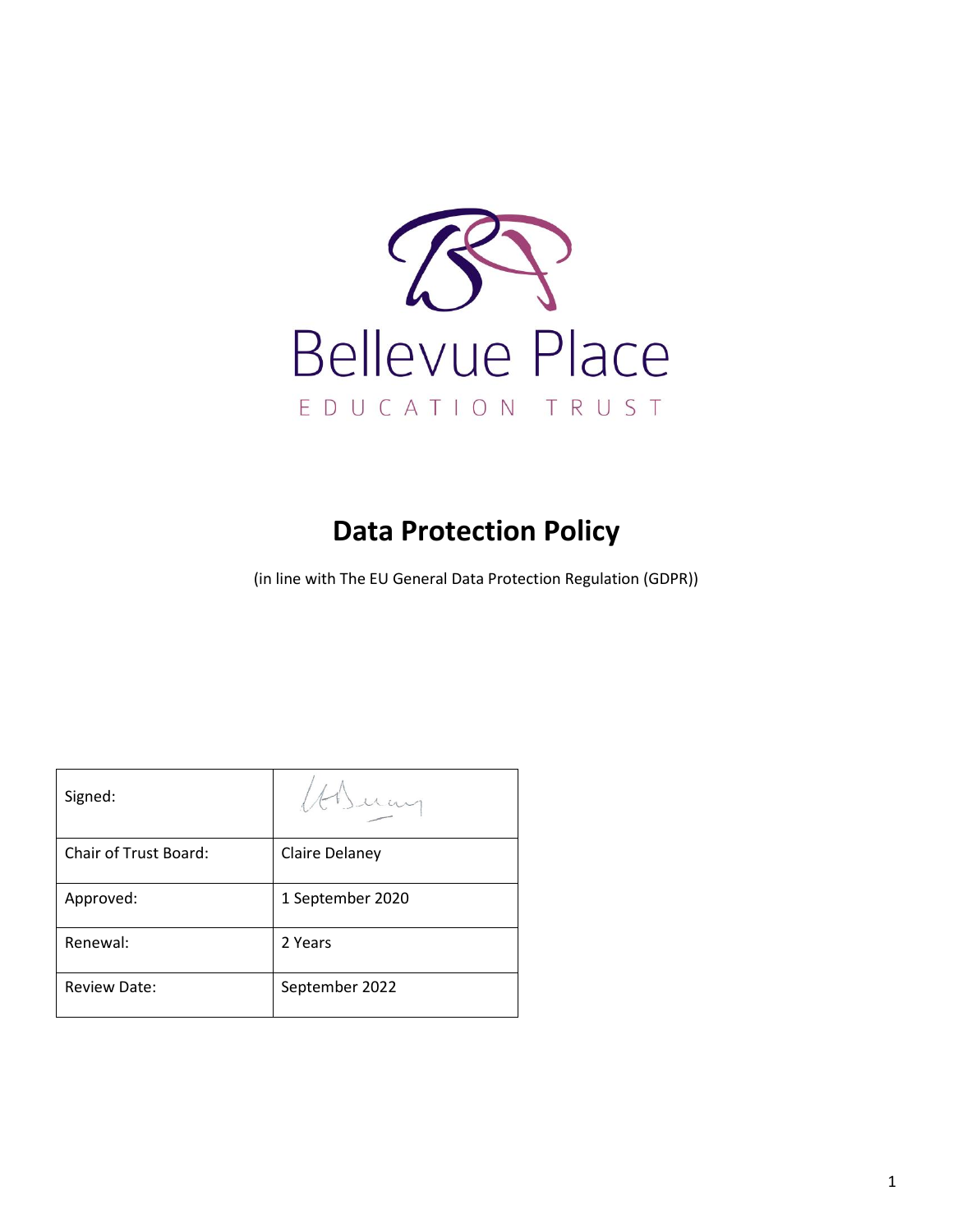## **Contents**

| 10. |  |
|-----|--|
| 11. |  |
|     |  |
|     |  |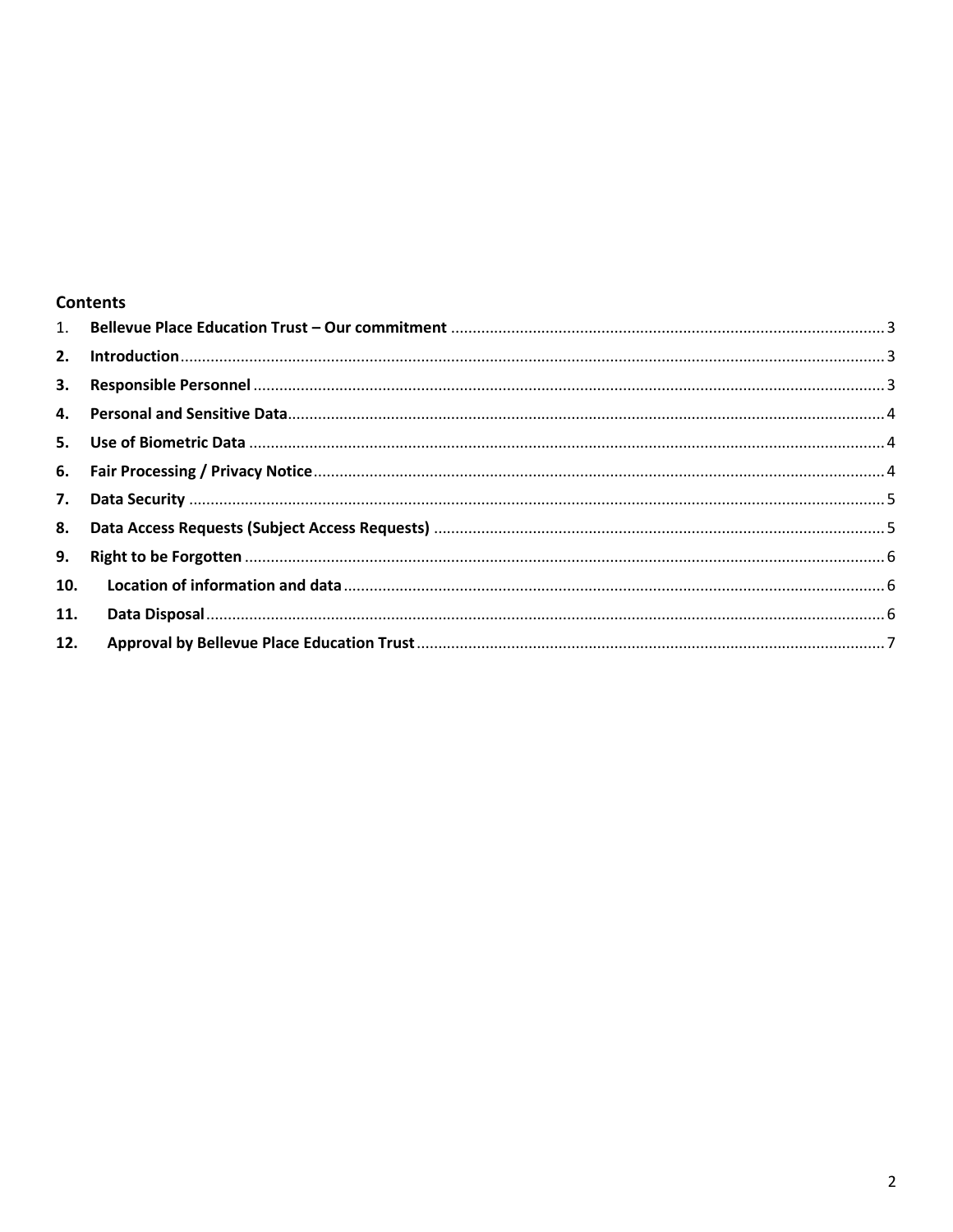## **Data Protection Policy**

## <span id="page-2-0"></span>**1. Bellevue Place Education Trust – Our commitment**

#### **Learn, Enjoy, Succeed**

Every BPET child and staff member enjoys a broad (LEARN) and enriched (ENJOY) learning experience, enabling them to achieve far greater individual success (SUCCEED) than they might previously have thought possible.

#### **Our Mission**

To grow hubs of like-minded, autonomous schools, well-supported, all of which combine academic rigour with highly enriched opportunities that deliver a personalised approach to education and exceptional outcomes for all.

#### **Our Difference**

We are leading the way in delivering high quality education through a skills-based curriculum, applying the best of the independent and state sectors to deliver breadth of opportunity and pupil enrichment. We empower all our schools as individual entities that best meet the needs of the communities they serve and have a strong relationship with parents, who are our key partners in delivering the vision.

#### **Our Promise**

Every child is an individual. Our role is to nurture pupils' potential through a personalised approach to learning. BPET children are happy, independent, confident all-rounders. We encourage a 'be interested and be interesting' attitude in children and staff alike. We don't just teach; we want our pupils to have a passion to learn. Our focus is on all pupils, regardless of background or academic ability, focusing on pupils with Special Educational Needs as well as those who are more-able.

#### <span id="page-2-1"></span>**2. Introduction**

Our Commitment: -- School is committed to the protection of all personal and sensitive data for which it holds responsibility as the Data Controller and the handling of such data in line with the data protection principles and the Data Protection Act (DPA).

<https://ico.org.uk/for-organisations/guide-to-data-protection/data-protectionprinciples/>

Changes to data protection legislation (GDPR May 2018) shall be monitored and implemented in order to remain compliant with all requirements. The legal basis for processing data is that it is necessary to carry out these tasks in the public interest.

#### <span id="page-2-2"></span>**3. Responsible Personnel**

As a public authority, Bellevue Place Education Trust is required to appoint a Data Protection Officer (DPO) who will:

- Monitor internal compliance, inform and advise on data protection obligations, provide advice regarding Data Protection Impact Assessments (DPIAs) and act as a contact point for data subjects and the supervisory authority.
- Demonstrate compliance and are part of the enhanced focus on accountability

The DPO must be independent, an expert in data protection, adequately resourced, and report to the highest management level. A DPO can be an existing employee or externally appointed.

Bellevue Place Education Trust has appointed Stuart Dixon as the Data Protection Officer for the Trust.

The members of staff responsible for data protection are the Chief Executive, Headteacher and school office manager.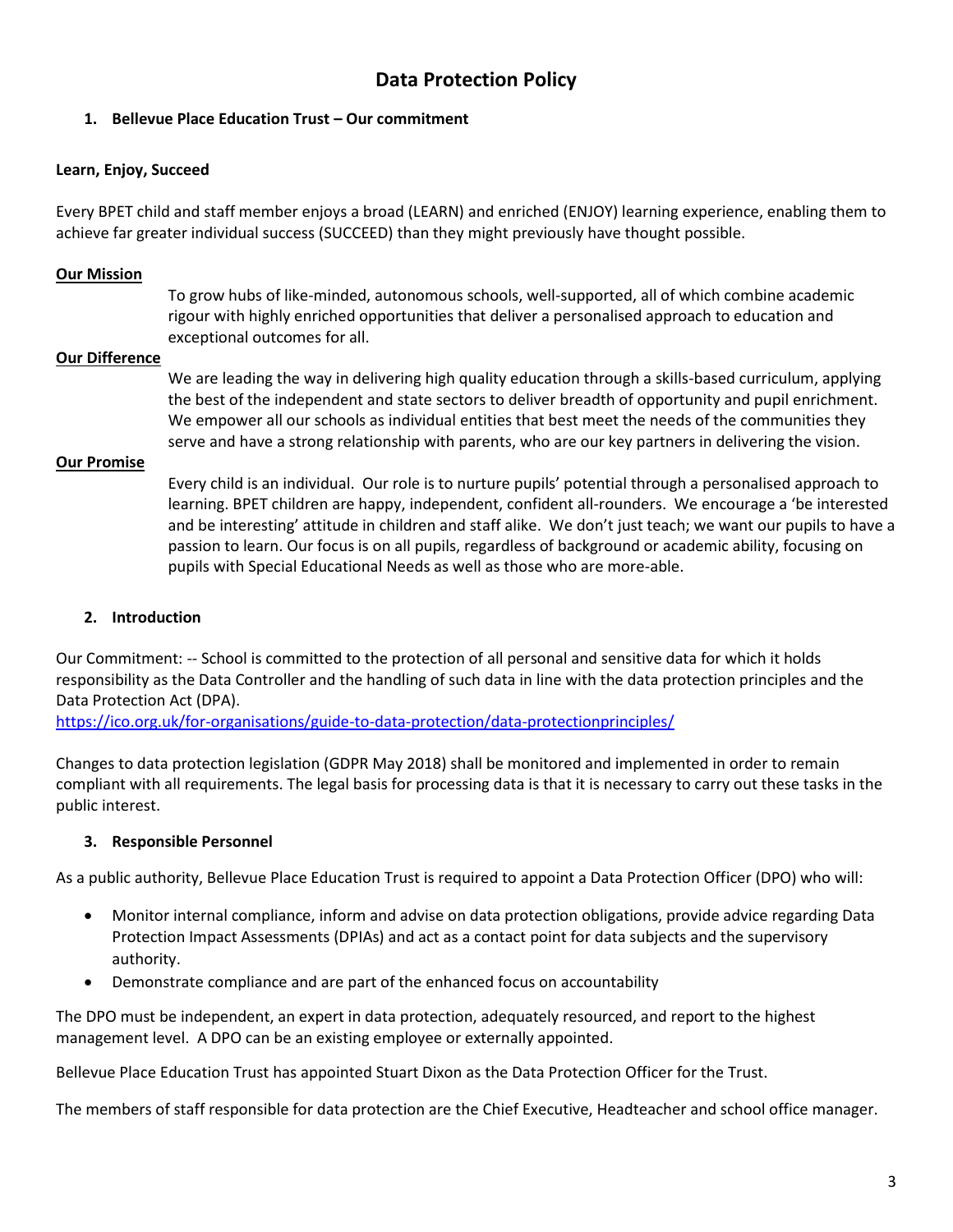The school is also committed to ensuring that its staff are aware of data protection policies, legal requirements and adequate training is provided to them. The requirements of this policy are mandatory for all staff employed by the Trust and any third party contracted to provide services within the school.

## <span id="page-3-0"></span>**4. Personal and Sensitive Data**

Bellevue Place Education Trust is registered with the Information Commissioner's Office (ICO) as required of a recognised Data Controller, for our data processing activities.

Changes to the type of data processing activities being undertaken shall be notified to the ICO and details amended in the register. Breaches of personal or sensitive data shall be notified within 72 hours to the individual(s) concerned and the ICO.

All data within the school's control shall be identified as personal, sensitive or both to ensure that it is handled in compliance with legal requirements and access to it does not breach the rights of the individuals to whom it relates.

The definitions of personal and sensitive data shall be as those published by the ICO for guidance: [https://ico.org.uk/for](https://ico.org.uk/for-organisations/guide-to-data-protection/keydefinitions/)[organisations/guide-to-data-protection/keydefinitions/](https://ico.org.uk/for-organisations/guide-to-data-protection/keydefinitions/)

The principles of the Data Protection Act shall be applied to all data processed:

- ensure that data is fairly and lawfully processed
- process data only for limited purposes
- ensure that all data processed is adequate, relevant and not excessive
- ensure that data processed is accurate
- not keep data longer than is necessary
- process the data in accordance with the data subject's rights
- ensure that data is secure
- ensure that data is not transferred to other countries without adequate protection.

## <span id="page-3-1"></span>**5. Use of Biometric Data**

Schools that use pupils' biometric data must treat the data collected with appropriate care and must comply with the data protection principles as set out in the Data Protection Act 1998. Where the data is used as part of an automated biometric recognition system, schools must also comply with the additional requirements in sections 26 to 28 of the Protection of Freedoms Act 2012.

What the law says:

- Schools must notify each parent of a pupil under the age of 18 if they wish to take and subsequently use the child's biometric data as part of an automated biometric recognition system.
- As long as the child or a parent does not object, the written consent of only one parent will be required for a school to process the child's biometric information. A child does not have to object in writing but a parent's objection must be written.
- Use of biometric data needs to be included in privacy notices and also in parental consent forms

## <span id="page-3-2"></span>**6. Fair Processing / Privacy Notice**

We shall be transparent about the intended processing of data and communicate these intentions via notification to staff, parents and pupils prior to the processing of individual's data. Notifications shall be in accordance with ICO guidance and, where relevant, be written in a form understandable by those defined as 'Children' under the legislation. <https://ico.org.uk/for-organisations/guide-to-data-protection/privacy-noticestransparency-and-control/>

There may be circumstances where the school is required either by law or in the best interests of our students or staff to pass information onto external authorities, for example the local authority, Ofsted, or the Department of Education.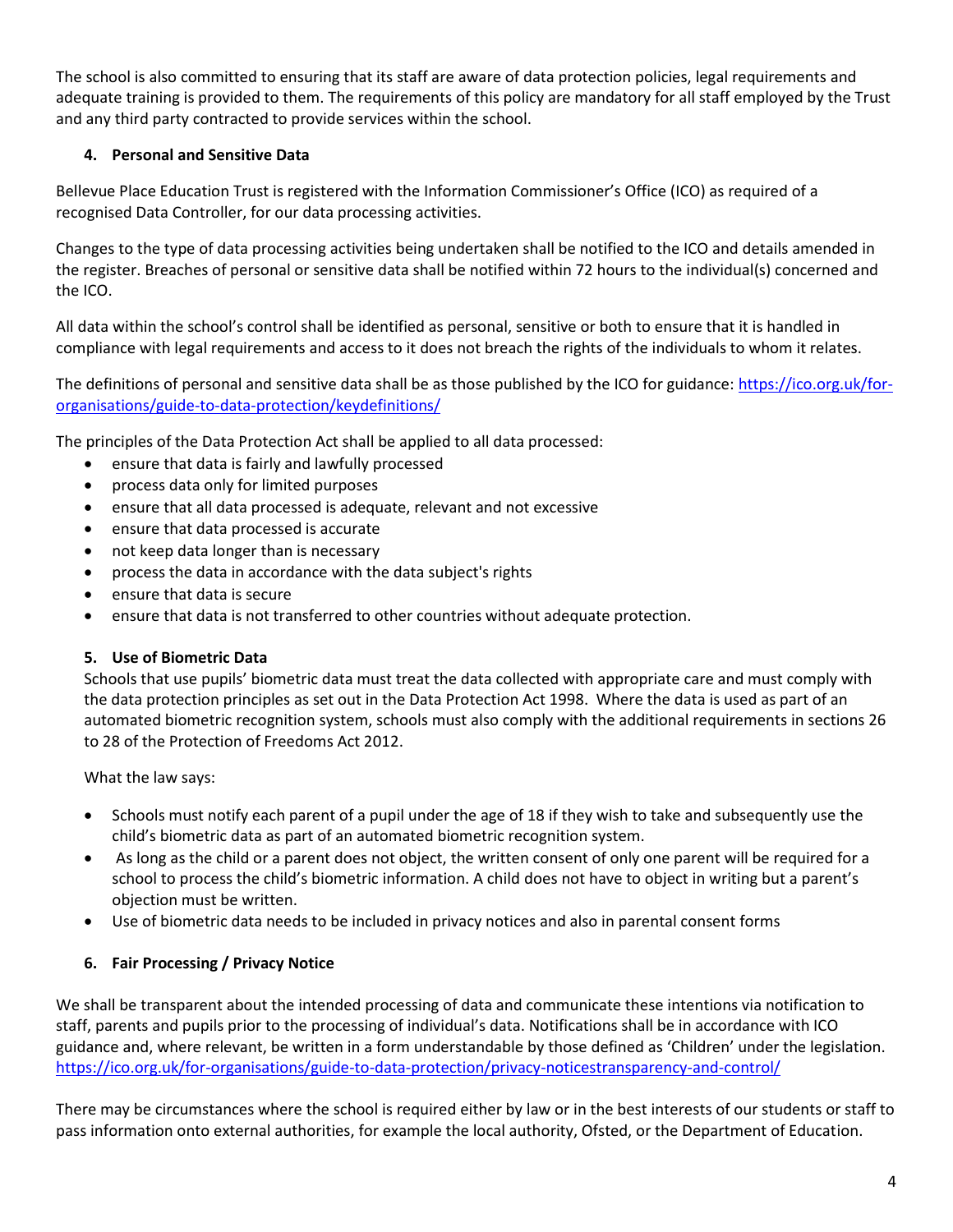These authorities are up to date with data protection law and have their own policies relating to the protection of any data that they receive or collect. The intention to share data relating to individuals to an organisation outside of our school shall be clearly defined within notifications and details of the basis for sharing given. Data will be shared with external parties in circumstances where it is a legal requirement to provide such information.

Any proposed change to the processing of individual's data shall first be notified to them. Under no circumstances will the trust or school disclose information or data:

- that would cause serious harm to the child or anyone else's physical or mental health or condition
- indicating that the child is or has been subject to child abuse or may be at risk of it, where the disclosure would not be in the best interests of the child
- recorded by the pupil in an examination
- that would allow another person to be identified or identifies another person as the source, unless the person is an employee of the school or local authority or has given consent, or it is reasonable in the circumstances to disclose the information without consent. The exemption from disclosure does not apply if the information can be edited so that the person's name or identifying details are removed
- in the form of a reference given to another school or any other place of education and training, the child's potential employer, or any national body concerned with student admissions.

## <span id="page-4-0"></span>**7. Data Security**

In order to assure the protection of all data being processed and inform decisions on processing activities, we shall undertake an assessment of the associated risks of proposed processing and equally the impact on an individual's privacy in holding data related to them. Risk and impact assessments shall be conducted in accordance with guidance given by the ICO:

<https://ico.org.uk/for-organisations/guide-to-data-protection/principle-7-security/> [https://ico.org.uk/about-the-ico/news-and-events/news-and-blogs/2014/02/privacyimpact-assessments-code](https://ico.org.uk/about-the-ico/news-and-events/news-and-blogs/2014/02/privacyimpact-assessments-code-published/)[published/](https://ico.org.uk/about-the-ico/news-and-events/news-and-blogs/2014/02/privacyimpact-assessments-code-published/)

Security of data shall be achieved through the implementation of proportionate physical and technical measures. Nominated staff shall be responsible for the effectiveness of the controls implemented and reporting of their performance.

The security arrangements of any organisation with which data is shared shall also be considered and these organisations shall provide evidence of the competence in the security of shared data.

## <span id="page-4-1"></span>**8. Data Access Requests (Subject Access Requests)**

All individuals whose data is held by us, has a legal right to request access to such data or information about what is held. We shall respond to such requests within one month and they should be made in writing to: info@BPET.co.uk

No charge will be applied to process the request. Personal data about pupils will not be disclosed to third parties without the consent of the child's parent or carer, unless it is obliged by law or in the best interest of the child. Data may be disclosed to the following third parties without consent:

- Other schools: If a pupil transfers from the school to another school, their academic records and other data that relates to their health and welfare will be forwarded onto the new school. This will support a smooth transition from one school to the next and ensure that the child is provided for as is necessary. It will aid continuation which should ensure that there is minimal impact on the child's academic progress as a result of the move.
- Examination authorities This may be for registration purposes, to allow the pupils at our school to sit examinations set by external exam bodies.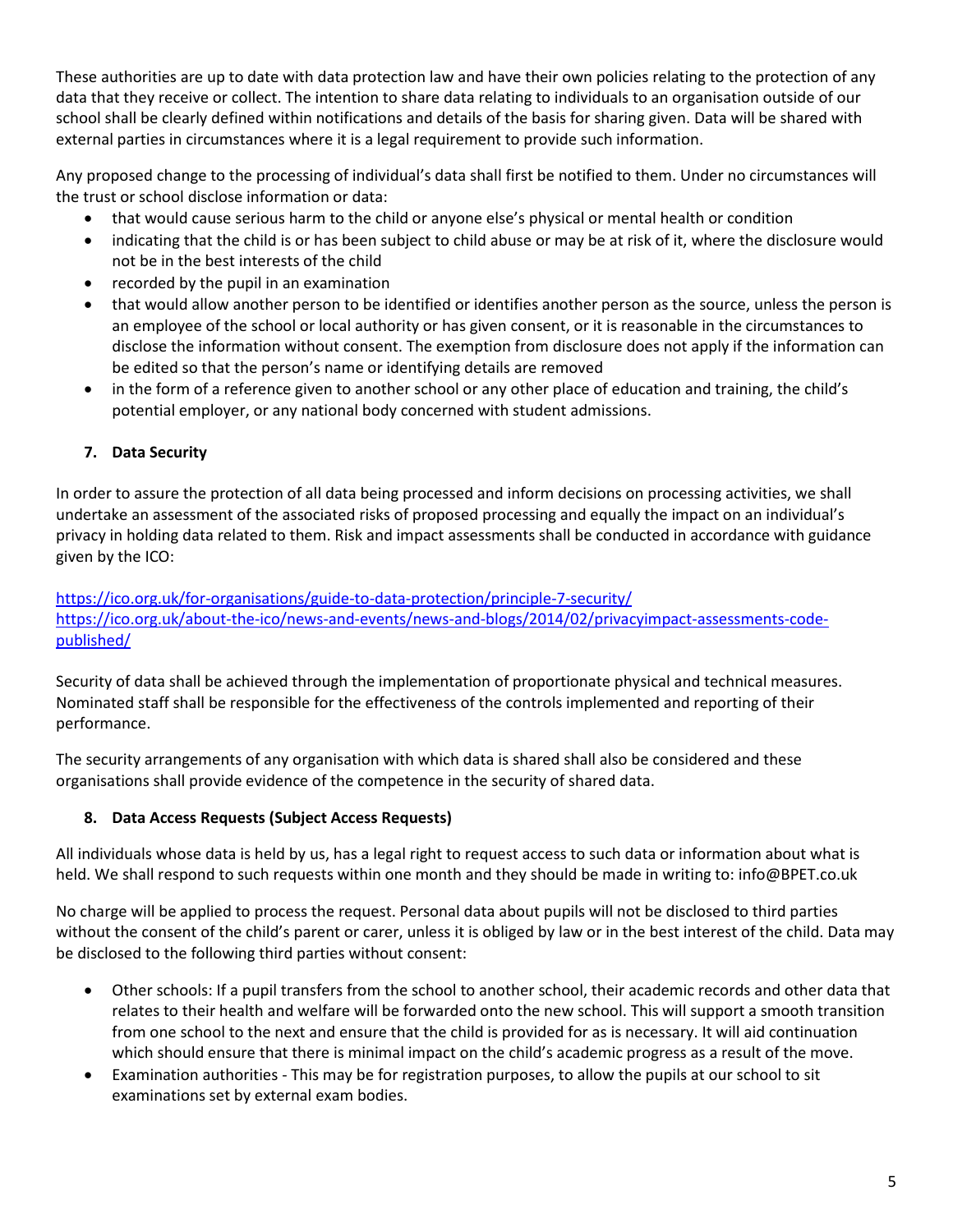- Health authorities As obliged under health legislation, the school may pass on information regarding the health of children in the school to monitor and avoid the spread of contagious diseases in the interest of public health.
- Police and courts If a situation arises where a criminal investigation is being carried out we may have to forward information on to the police to aid their investigation. We will pass information onto courts as and when it is ordered.
- Social workers and support agencies In order to protect or maintain the welfare of our pupils, and in cases of child abuse, it may be necessary to pass personal data on to social workers or support agencies.
- Educational division Schools may be required to pass data on in order to help the government to monitor the national educational system and enforce laws relating to education.

## <span id="page-5-0"></span>**9. Right to be Forgotten**

Where any personal data is no longer required for its original purpose, an individual can demand that the processing is stopped and all their personal data is erased by the school including any data held by contracted processors.

Photographs and Video: Images of staff and pupils may be captured at appropriate times and as part of educational activities for use in school only. Unless prior consent from parents/pupils/staff has been given, the school shall not utilise such images for publication or communication to external sources. It is the school's policy that external parties (including parents) may not capture images of staff or pupils during such activities without prior consent.

## <span id="page-5-1"></span>**10. Location of information and data**

Hard copy data, records, and personal information are stored out of sight and in a locked cupboard. The only exception to this is medical information that may require immediate access during the school day. This will be stored with the school medical coordinator. Sensitive or personal information and data should not be removed from the school site, however the school acknowledges that some staff may need to transport data between the school and their home in order to access it for work in the evenings and at weekends. This may also apply in cases where staff have offsite meetings, or are on school visits with pupils.

The following guidelines are in place for staff in order to reduce the risk of personal data being compromised:

- Paper copies of data or personal information should not be taken off the school site. If these are misplaced they are easily accessed. If there is no way to avoid taking a paper copy of data off the school site, the information should not be on view in public places, or left unattended under any circumstances.
- Unwanted paper copies of data, sensitive information or pupil files should be shredded. This also applies to handwritten notes if the notes reference any other staff member or pupil by name.
- Care must be taken to ensure that printouts of any personal or sensitive information are not left in printer trays or photocopiers.
- If information is being viewed on a PC, staff must ensure that the window and documents are properly shut down before leaving the computer unattended. Sensitive information should not be viewed on public computers.
- If it is necessary to transport data away from the school, it should be downloaded onto a USB stick. The data should not be transferred from this stick onto any home or public computers. Work should be edited from the USB, and saved onto the USB only.
- USB sticks that staff use must be password protected. These guidelines are clearly communicated to all school staff, and any person who is found to be intentionally breaching this conduct will be disciplined in line with the seriousness of their misconduct.

## <span id="page-5-2"></span>**11. Data Disposal**

The school recognises that the secure disposal of redundant data is an integral element to compliance with legal requirements and an area of increased risk. All data held in any form of media (paper, tape, electronic) shall only be passed to a disposal partner with demonstrable competence in providing secure disposal services. All data shall be